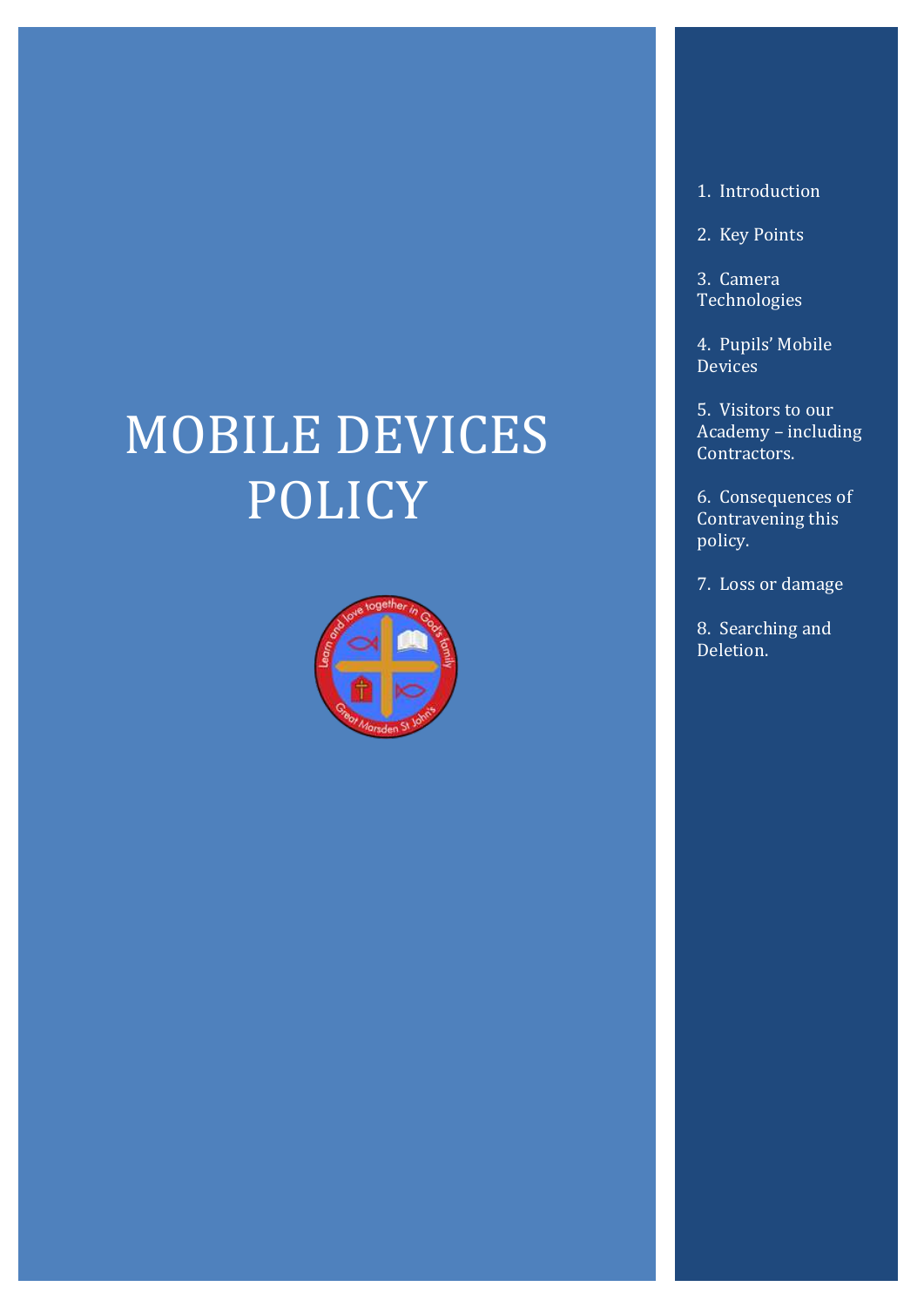## **MISSION STATEMENT**

Learn and love together in God's Family

Aims

Using Jesus' example we aim to give our children '*the roots grow and the wings to fly'*

# **MOBILE DEVICES POLICY FOR GREAT MARSDEN ST.JOHN'S PRIMARY – A Church of England Academy**

This policy refers to all electronic mobile devices including devices, tablets, gaming devices etc.

### **Preventing misuse by staff and children of mobile devices in academy**

Key Points:

- $\triangleright$  Mobile devices can be misused by both staff and pupils
- $\triangleright$  They can become an instrument of bullying or harassment directed against pupils and teachers

# **1. Introduction**

- $\triangleright$  Our academy has a clear policy about pupils bringing mobile devices into the academy. This is permitted but with safeguarding due diligence in mind.
- $\triangleright$  This policy makes explicit reference to mobile devices with camera and videoing facilities. .
- $\triangleright$  This policy provides guidance on the appropriate use of personal mobile devices by members of staff, including the potential consequences of misuse.
- $\triangleright$  This should be viewed in conjunction with the Internet Safety Policy.

# **2. Key points included in the policy**

- $\triangleright$  Staff use of mobile devices during the academy day should be limited see Internet Safety Policy
- $\triangleright$  Mobile devices should be switched off or turned to silent and left in a safe place during lesson times. – see Internet Safety Policy
- $\triangleright$  Staff should only make use mobile devices in designated areas. The designated area is the staff room. – see Internet Safety Policy
- $\triangleright$  Staff should not send and receive texts in classrooms or use camera devices at any time. – see Internet Safety Policy
- $\triangleright$  For safeguarding reasons, mobile devices must not be taken out in classrooms or any other areas where children are.
- $\triangleright$  Staff should never contact students from their personal mobile phone, or give their mobile phone number to students. If a member of staff needs to make telephone contact with a parent, an academy telephone should be used.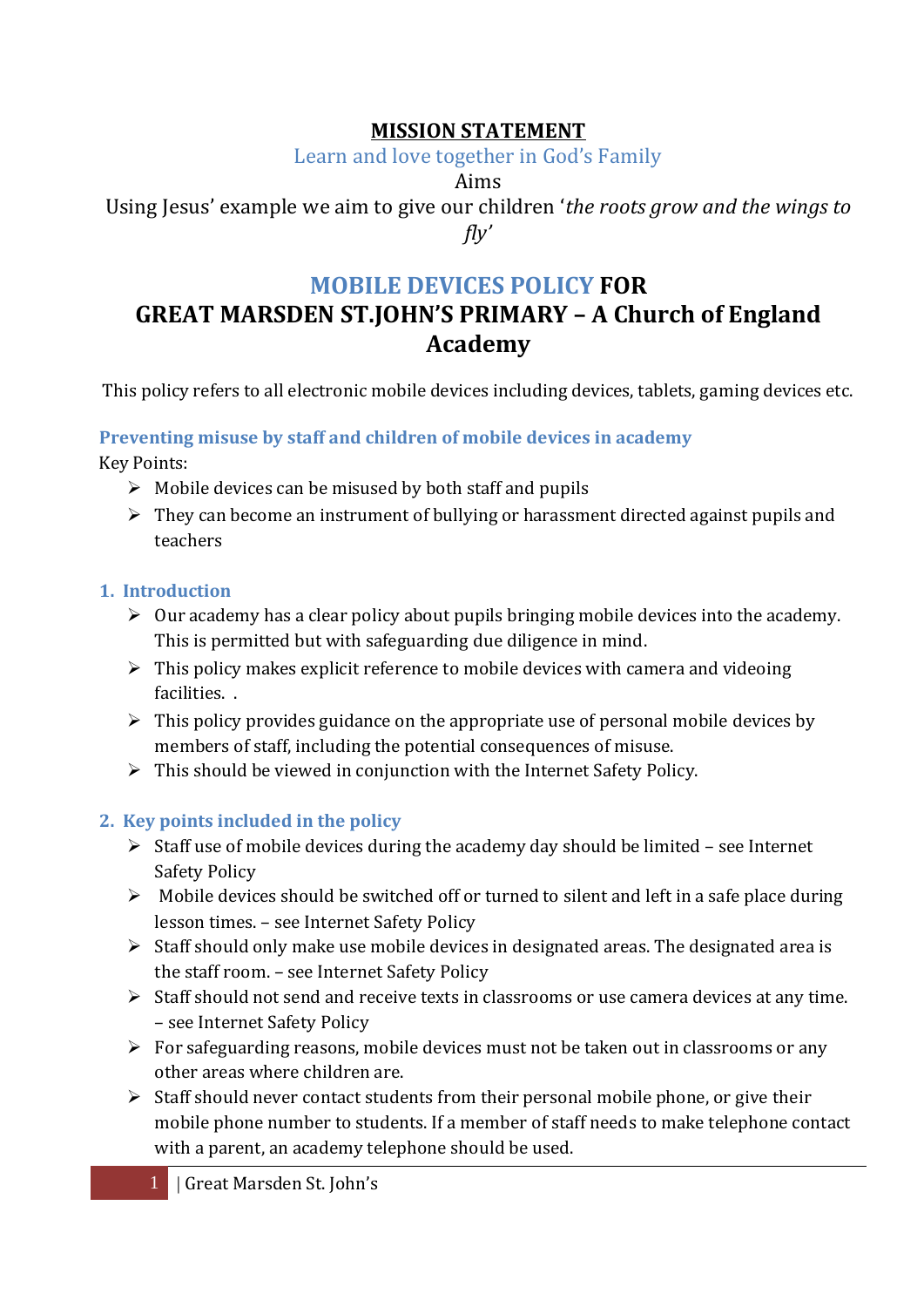- $\triangleright$  If a child is a family member or close family friend then it is advisable to notify the Head teacher that their number is stored on a personal phone.
- $\triangleright$  Staff should never store parents or pupil's telephone numbers on their mobile phone, as this allows the possibility of inappropriate contact – see clarification above.
- $\triangleright$  Staff should never send to, or accept from anyone, texts or images that could be viewed as in appropriate. – see Internet Safety Policy
- $\triangleright$  Staff must give the academy number (01282 615055) as their emergency contact phone number during their working hours to anyone who is likely to need to contact them in emergency or with an urgent message.
- $\triangleright$  If staff are out on a academy trip the academy mobile should be taken. When going to church Miss Wintersgill will carry the academy mobile. However, common sense would prevail and if the situation demanded it a personal mobile phone could be used to make contact with academy or in extreme cases a parent. As previously mentioned parental numbers should not be stored.

#### **3. Camera technologies**

- $\triangleright$  There is the potential for camera mobile devices to be misused in academies. They can become an instrument of bullying or harassment directed against pupils and teachers.
- $\triangleright$  With regard to camera mobile devices, a member of staff should never use their own phone to photograph a pupil(s), or allow themselves to be photographed by a pupil(s).

### **4. Pupil's Mobile Devices.**

As a general rule children should not have mobile devices in academy. However, it is recognised that some older children, Years 5 and 6 only, may be provided with a mobile phone by parents because they walk to and from academy without an adult. In such circumstances the child must give the mobile phone to their class teacher on arrival to academy for safe keeping until the end of the day when the mobile phone will be returned to them. Mobile devices must not be left in cloakrooms.

### **5. Visitors to our Academy – including contractors.**

- $\triangleright$  This Mobile Devices policy will be shared with all visitors/contractors as part of their initial induction.
- $\triangleright$  Mobile devices should be kept secure and not used within the academy building between the hours of 8.45am – 3.30pm. – see Internet Safety Policy
- $\triangleright$  Is a call needs to be made or taken this should be done either in the staffroom, outside or ask a member of the SLT or Office staff to provide a secure space where that call can be made.
- $\triangleright$  It would be acceptable to take or make calls in the presence of a member of staff but no children should be present.
- $\triangleright$  Camera technology has the potential to threaten thInternet Safety of both children and adults – therefore should not be used in or around academy without the approval of a